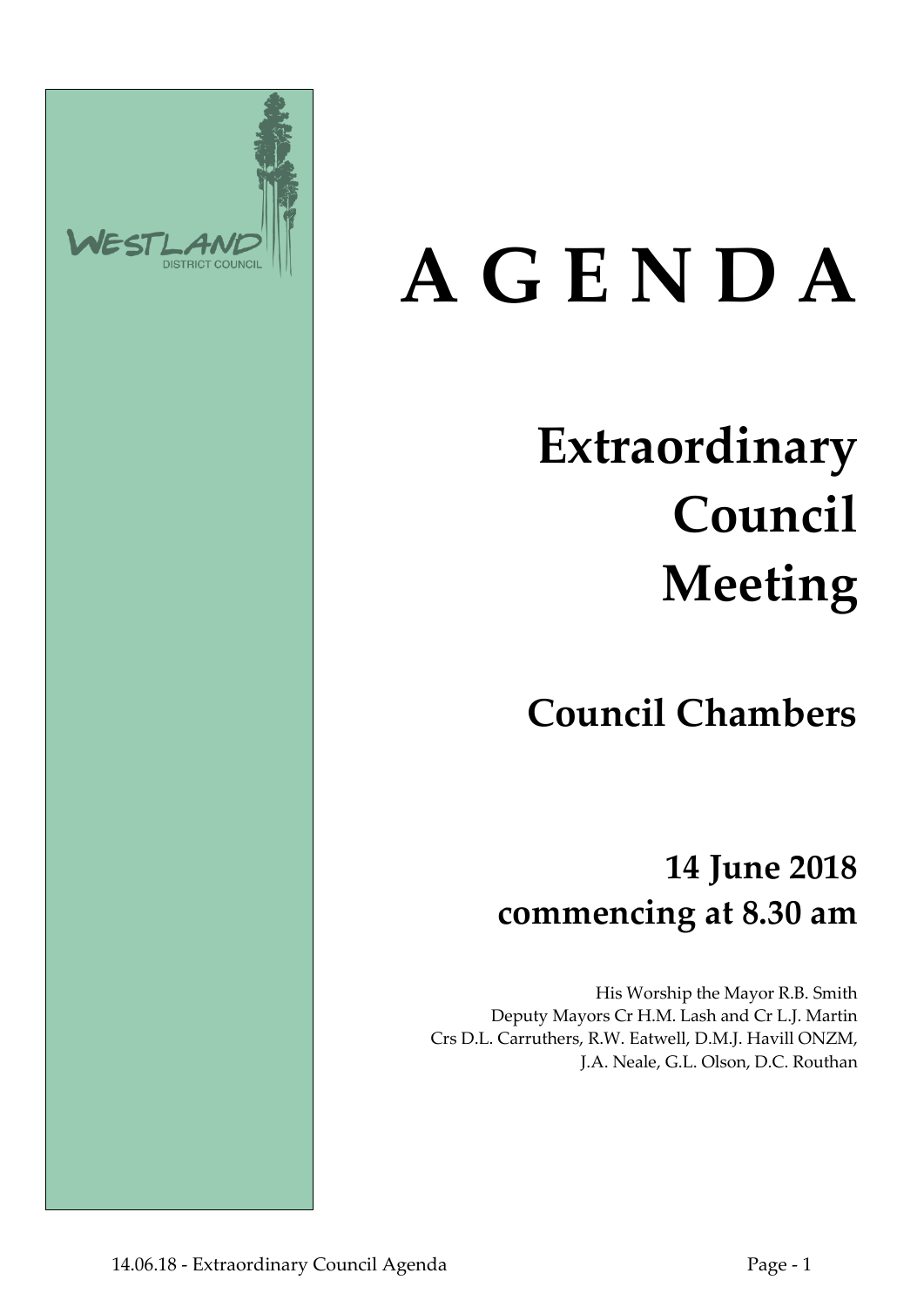

# **EXTRAORDINARY COUNCIL MEETING**

# **EXTRAORDINARY MEETING OF THE WESTLAND DISTRICT COUNCIL, TO BE HELD IN THE COUNCIL CHAMBERS, 36 WELD STREET, HOKITIKA ON THURSDAY 14 JUNE 2018 COMMENCING AT 8.30 AM**

# **COUNCIL VISION**

We work with the people of Westland to grow and protect our communities, our economy and our unique natural environment.

#### **Purpose:**

The Council is required to give effect to the purpose of local government as prescribed by section 10 of the Local Government Act 2002. That purpose is:

- (a) To enable democratic local decision-making and action, by and on behalf of, communities; and
- (b) To meet the current and future needs of communities for good-quality local infrastructure, local public services, and performance of regulatory functions in a way that is most cost-effective for households and businesses.

### **1. MEMBERS PRESENT, APOLOGIES AND INTEREST REGISTER:**

- **1.1 Apologies & Leave of Absence**
- **1.2 Interest Register**

## **2. MATTERS TO BE CONSIDERED IN THE 'PUBLIC EXCLUDED SECTION':**

Resolutions to exclude the public: Section 48, Local Government Official Information and Meetings Act 1987.